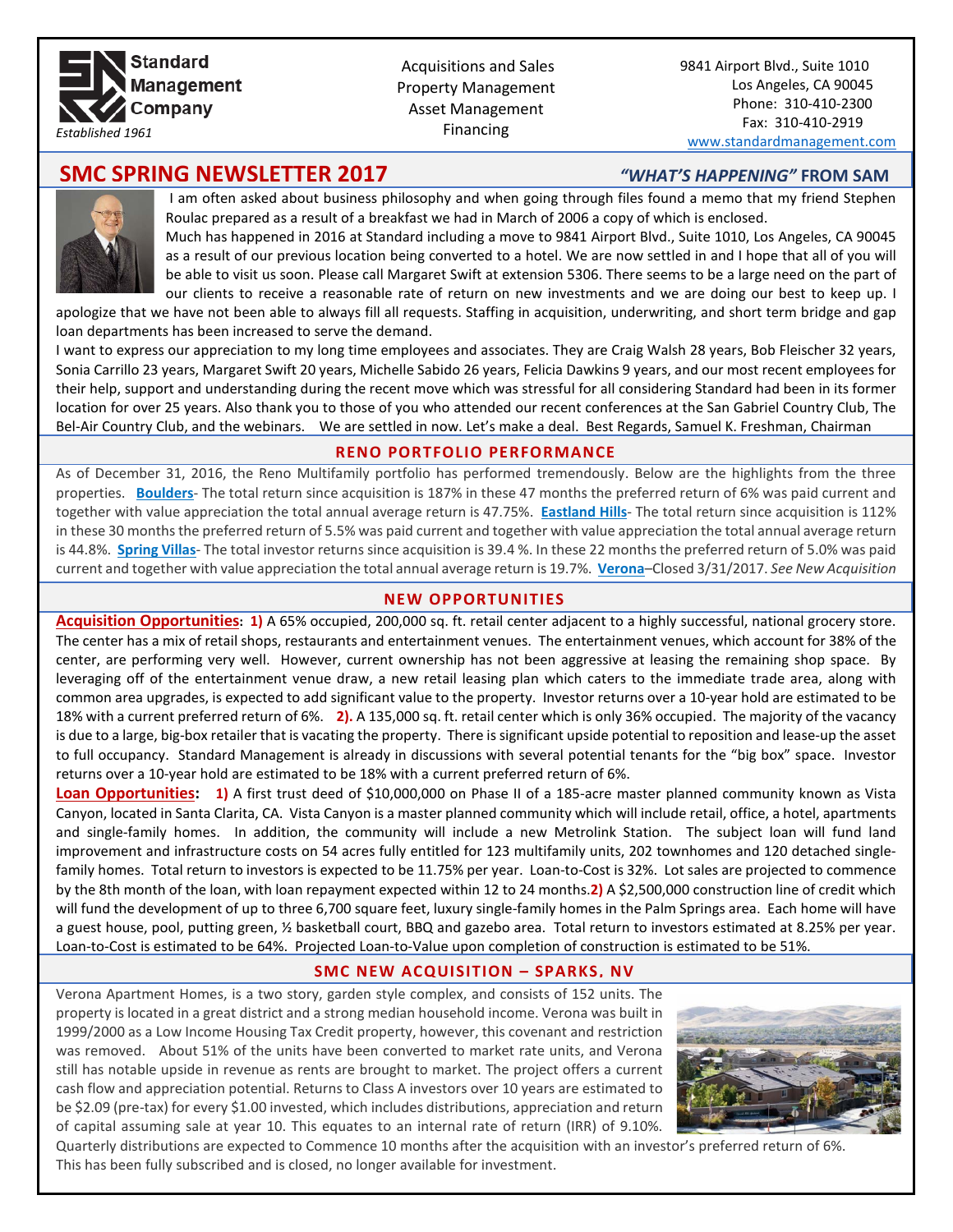# **ECONOMIC DEVELOPMENT FUELS NORTHERN NEVADA GROWTH**

Google, Inc. purchases 1,200 acres of land at the Tahoe Reno Industrial Center (TRIC) for nearly \$29.1 MM. The parcel of land is located near the Tesla Gigafactory which is located 15miles east of Sparks. While there are no immediate plans for development on the site there is a lot of speculation. Northern Nevada, has seen an influx of technology companies entering the area after the state placed increased focus on economic development after the recession. "Nevada is rapidly becoming a technology and innovation hub by attracting exciting new startups and some of the world's best names," Gov. Brian Sandoval said. "I am excited by the prospects that come with this size of purchase from this type of company." At the same time, the increased economic activity is also raising concerns about growth and housing affordability. Home prices have already hit post-recession highs and could reach an all-time record this summer at the current pace of appreciation. The Reno area also posted the sixth highest annual increase in rent nationwide in 2017 at 9.5 percent, according to RentCafe. This follows the third-highest rent increase early last year.

## **APARTMENT RETURNS SHIFTING TO SECONDARY MARKETS**

Secondary Markets have shifted to become outperformers. While having had less construction than their counterparts in the Primary Markets they remain more affordable and account for the largest current YOY growth; forecasting to out preform the primary market through 2020. Over the next several years Southwest and B-Class California will outperform in the markets. The Southwest continues to experience job growth in Las Vegas and Phoenix thus leaving the fourth quarter rent growth topping at 5% and expect rents to rise just under 4% annually through 2020. While in the B-Class California Markets, Riverside/SB fourth quarter rents rose 7% year over year. Benefiting apartment demand is the fact that housing unaffordability is showing up more inland. Class A Markets are double digit permit increases, which will take time to absorb. Target investment capital concentration will be on secondary markets going forward, which generally have fewer new buildings pressuring rent growth. -John Burns Real Estate Consulting, LLC.

### **A CHANGING REAL ESTATE LANDSCAPE**

With cap rates at an all-time low, return on newly purchased value add opportunities has reduced substantially. This situation is exacerbated by foreign capital—foreign investors are concerned about preserving principal rather than return on investment. Others investors may have a lot of uncertainty and are proceeding with caution. Al Brooks, Head of Commercial Real Estate at JP Morgan Chase noted:

We've never seen before that everybody has tremendous equity in front of our loans. In the past, we would see loan to values of 75 to 80 percent. I don't think we've made a loan of 75 to 80 percent during the uptick in the market. Everything is 65 percent or below and on average it's below 60 percent. What they're doing, is they're giving up some of the upside, it creates safety in the transaction. So, when the inevitable downturn hits, they're not going to have to hand the property back.

Standard typically levers no more than 65% of purchase price in order to ride out the real estate cycles and strike a balance between risk and return to our investors.

### **CASE STUDY: KMART CENTER, BAKERSFIELD, CA**

#### **(19.1% Annual Internal Rate of Return over 10 years)**

In July 2005, Standard Management Company (SMC) acquired a 90,867 square foot, vacant retail property in Bakersfield, California for \$4.5 million and repositioned the property and achieved full occupancy within 19 months of acquisition with several new tenant including Smart & Final, Tractor Supply Company and Body X Change health club. Leasing and improvement costs totaled \$2.0 million. With an acquisition cost of \$4.5 million, total investment was \$6.5 million. Upon stabilization, debt financing was secured for \$6.5 million, essentially returning all investor capital within the first 24 months. SMC sold the property for \$11.5 million in February 2014, realizing an IRR return to investors of 19.1% over a 10-year hold period.

| 18,400,000, Los Angeles, CA<br>Acquisition and Renovation Loan-50,000<br>sq. ft. office building<br>\$7,000,000, Portland, OR<br>Refinance and Tenant Improvement Loan-<br>35,000 sq. ft. office building<br>\$9,000,000, Beverly Hills, CA<br>Acquisition Bridge to Condo<br>Redevelopment-20 unit apt. building<br>\$7,000,000, Wichita, KS | \$7,000,000, Escondido, CA<br>Acquisition and Lease-Up Loan-41,000 sq.<br>ft. office building<br>\$15,000,000, Williamsburg, VA<br>Acquisition Loan-2,900 acre golf resort<br>with 168 rental condos<br>\$6,000,000, Portland, OR<br>Acquisition and Renovation Loan-110 unit<br>apartment complex<br>\$6,000,000, Bel Aire, CA | \$5,000,000, Indianapolis, IN<br>Acquisition and Renovation Loan-258 unit,<br>vacant apartment complex<br>\$4,000,000, Beverly Hills, CA<br>Refinance Loan-Business Loan Secured by<br>15,000 sq. ft. home<br>\$3,600,000, Oakland, CA<br>Refinance Loan-20,000 sq. ft. office/flex<br>building<br>\$2,000,000, Reno, Nevada |
|-----------------------------------------------------------------------------------------------------------------------------------------------------------------------------------------------------------------------------------------------------------------------------------------------------------------------------------------------|---------------------------------------------------------------------------------------------------------------------------------------------------------------------------------------------------------------------------------------------------------------------------------------------------------------------------------|------------------------------------------------------------------------------------------------------------------------------------------------------------------------------------------------------------------------------------------------------------------------------------------------------------------------------|
| Acquisition, Renovation & Tenant<br>Improvement Loan-223,000 sq. ft.<br>shopping center                                                                                                                                                                                                                                                       | Acquisition and Renovation Loan-10,000<br>sq. ft. rental home                                                                                                                                                                                                                                                                   | Refinance and Tenant Improvement Loan--<br>15,000 sq. ft. shopping center                                                                                                                                                                                                                                                    |
|                                                                                                                                                                                                                                                                                                                                               |                                                                                                                                                                                                                                                                                                                                 |                                                                                                                                                                                                                                                                                                                              |

# **BRIDGE LOAN PIPELINE**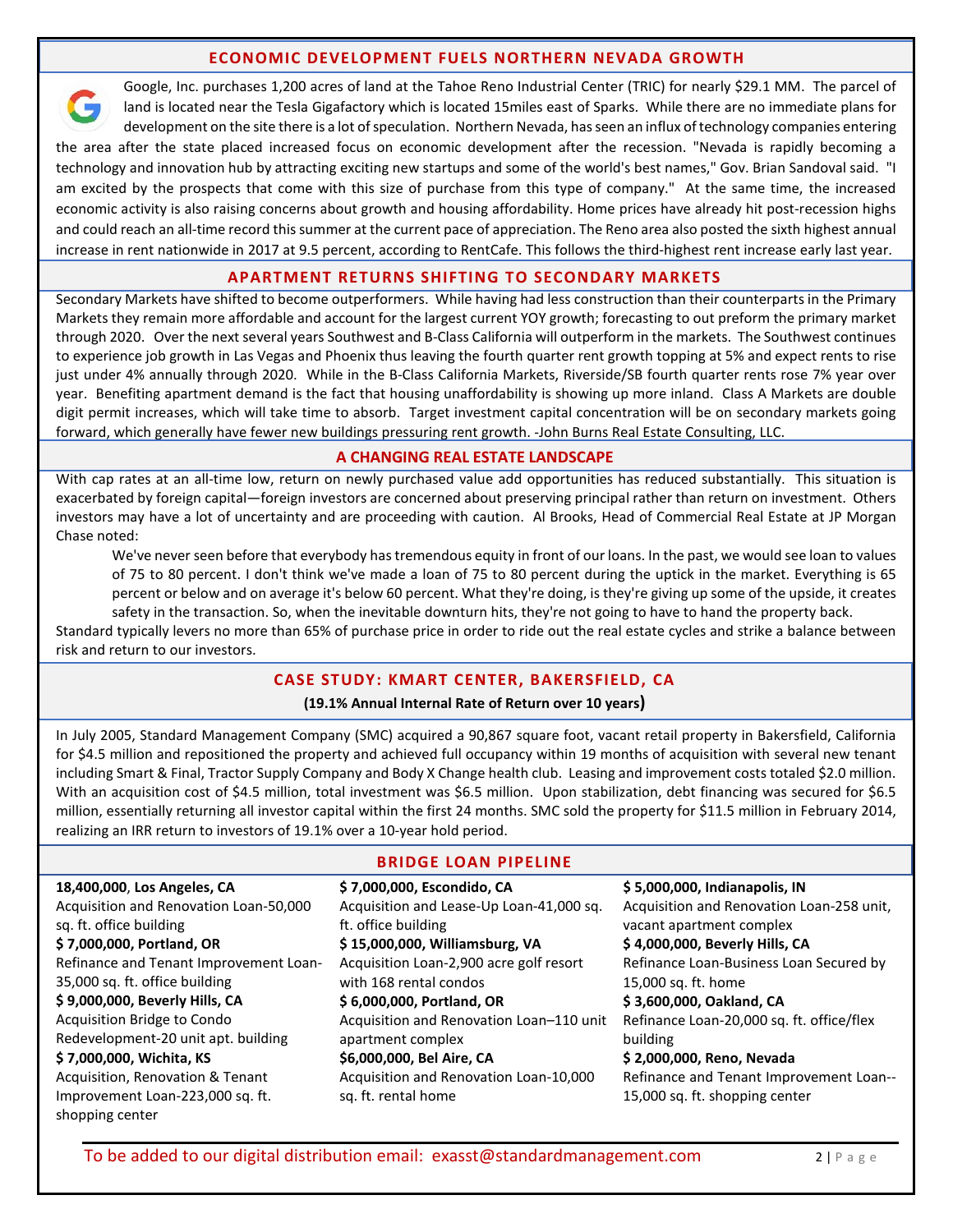## **COMMERCIAL LEASING UPDATES**

#### **McHenry Village New Lease:**

*Bali Learning Center has signed* a four (4) year lease. Bali Learning provides affordable top quality education providing an environment where customers have a highly satisfying and empowering experience to achieve personal goals.

#### **Lease Renewals:**

*Hickman Charter Schools* has extended through August 2018. They are a "university model" which blends the best of study at home with on-site classes and online programs. It has highquality individualized options for children and teachers who recognize that the traditional system does not meet the needs of all children.

*The Chicken Barn* has renewed for an additional five (5) years through February 2022. The Chicken Barn was established in 1979 and has been at McHenry Village since 2007. The Chicken Barn offers fabulous food, refreshing beverages, and a welcoming atmosphere located in Modesto.

# **Lakeside Center**

#### **New Lease:**

Management has completed final lease discussions with a *full service day spa* for the former Pet Mania Space (2,485 sf).

#### **Lease Renewals:**

Jenny Craig has renewed for an additional five (5) years through February 2022. A tenant at Lakeside Center since 2009, Jenny Craig, make[s personal support](http://www.jennycraig.com/site/the-consultant/) the cornerstone of what they do.

A tenant at Lakeside Center since 1982, *Sardo's Grill & Lounge* is the premier Karaoke bar to be at and a fun place to be! They have renewed for five (5) years through November 2021.

## **Northgate Plaza**

#### **Lease Renewals:**

*State of Nevada, Division of Health and Human Services,* has renewed their lease for 15,598 square feet, extending their term through 2027.

# **2016-2017 SPEAKING ENGAGEMENTS**

#### **Sam K. Freshman, Chairman**

| Speaking Engagements                                      | Telephone- Series Principles of RE Syndication               |  |  |
|-----------------------------------------------------------|--------------------------------------------------------------|--|--|
| December 15, 2016 - UCLA Extension                        | April 4th   9:30-10:30am (PST) How to Find a Good Investment |  |  |
| January 09, 2017 - Pepperdine Lecture                     | Property                                                     |  |  |
| February 11, 2017 - UCLA - Advanced Legal Aspects of RE   | April 20th   9:30-10:30am (PST) How Sponsors Screen          |  |  |
| March 16, 2017 -Mansfield Equities Update Panel           | <b>Prospective Project Acquisitions</b>                      |  |  |
| April 13, 2017- USC Hillel RE Career Panel                | April 25th   9:30-10:30am (PST) How to Raise Equity Capital  |  |  |
| October 12, 2017 - Swiss Chamber - Everything you want to | Required for Real Estate Investments                         |  |  |
| know about Real Estate in 15 Minutes                      | May 2nd   9:30-10:30am (PST) RE Investment Principles        |  |  |
| <b>Steven M. Cohen, President</b>                         |                                                              |  |  |

**April 10, 2017** - Single Family Office Summit; Miami, FL

**April 27, 2017** - Community Bank - *All Hands Regional Market in Orange County*

**May 18-19, 2017** - IMN Middle Market Multifamily West Forum; Huntington Beach, CA

# **WHAT I HAVE LEARNED FROM SOME OF MY BUSINESS AND PERSONAL EXPERIENCES**

- 1. **As a Board Chairman, I learned**: Start board meetings on time and keep them focused. Prepare an agenda and stick to it. If the discussion strays, defer the issue to a committee.
- 2. **As a Borrower, I learned:** Shop for competitive bids for loans, just as you do for any other product. It's the banker not the bank – that determines the outcome.
- 3. **As a Lender, I learned:** Be cautious about anyone who offers more than the current market rate.
- 4. **As a Business Partner, I learned**: You need to have strong compatibility with your business partner. You and your partner need to share in the decision making.
- 5. **As a Networker, I learned**: Always carry business cards.
- 6. **As a Public Speaker, I learned**: Give the audience what they came to hear, not what you came to sell.
- 7. **As a College Professor and Lecturer, I learned**: You learn more from the students than they learn from you.
- 8. **As a Competitive Horse Back Rider, I learned**: Sometimes the horse knows better than you.
- 9. **As a Husband, Father, Grandfather, I learned**: Always be available for your family, be sensitive to their needs, and look for opportunities for quality time together.
- 10. **As a young man, as an Overnight Camp Director, I learned:** Keep your campers busy learning, and most importantly have fun.
- 11. **As a Student, I learned:** Never stop learning.

### **SUGGESTED READING**

- 1. **Guerrilla Marketing** Secrets for Making Big Profits from Your Small Business by Jay Conrad Levinson
- 2. **Leaders** The Strategies for Taking Charge by Warren Bennis & Burt Nanus
- 3. **Smart Questions to Ask your Lawyer** by Dorothy Leeds with Sue Belevich Schilling
- 4. **Using a Lawyer**… and What to Do If Things Go Wrong: A Step-By Step Guide by Kay Ostberg in Association with HALT



To be added to our digital distribution email: exasst@standardmanagement.com  $\begin{array}{c}3 | P a g e\end{array}$